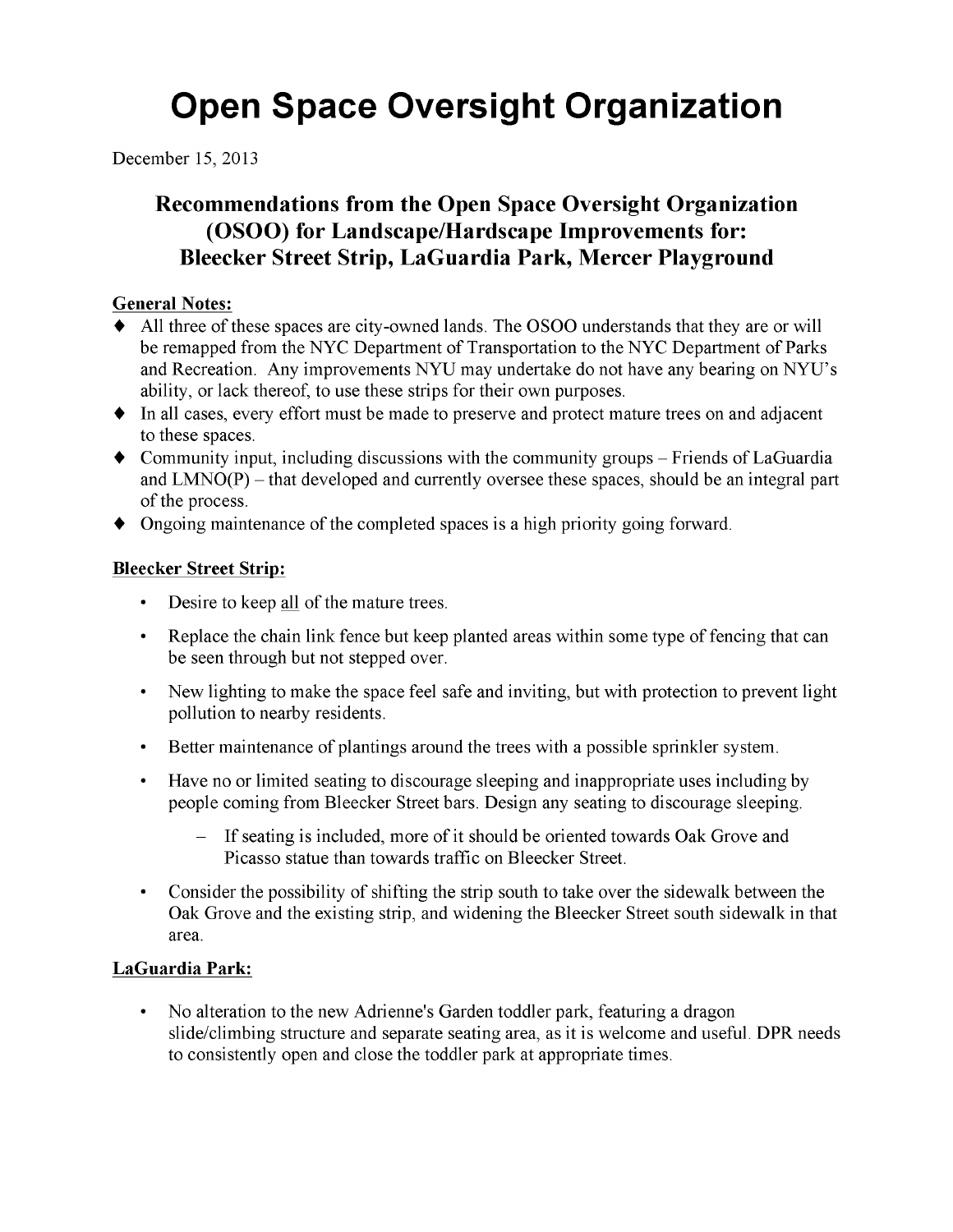- Mostly the portion south of Fiorello LaGuardia statue under discussion, though the current configuration is not a problem to neighbors as it encourages quiet use.
- Implement the general Master Plan design previously approved by community and the public design commission (PDC) in 2009.



- Keeping all of the mature trees as well as the verdant, contemplative nature of this park are priorities. Removing ivy and replacing with different understory plants may reduce rodents.
- Paths should be level and smooth so seniors are safe and welcome. Explore possible mediation areas for senior population.
- Consider having a "discovery" area woven into the flora, with boulders and woodland paths to encourage exploration (safe surface around boulders if for climbing), and/or a history/educational element with replaceable informational signage appropriate to the area along a path.
- Be careful that any new seating does not support inappropriate uses such as sleeping or congregation after drinking in the adjacent bar-heavy Bleecker Street. Explore lighting that increases safety but does not interfere with residential windows or ecology.

#### **Mercer Playground**

Maintain the design priority of being for older children (approx 5-14) as they age out of the nearby Key Park & Adrienne's Garden which are for younger kids, as are DeSalvio, Vesuvio, Minetta, etc.